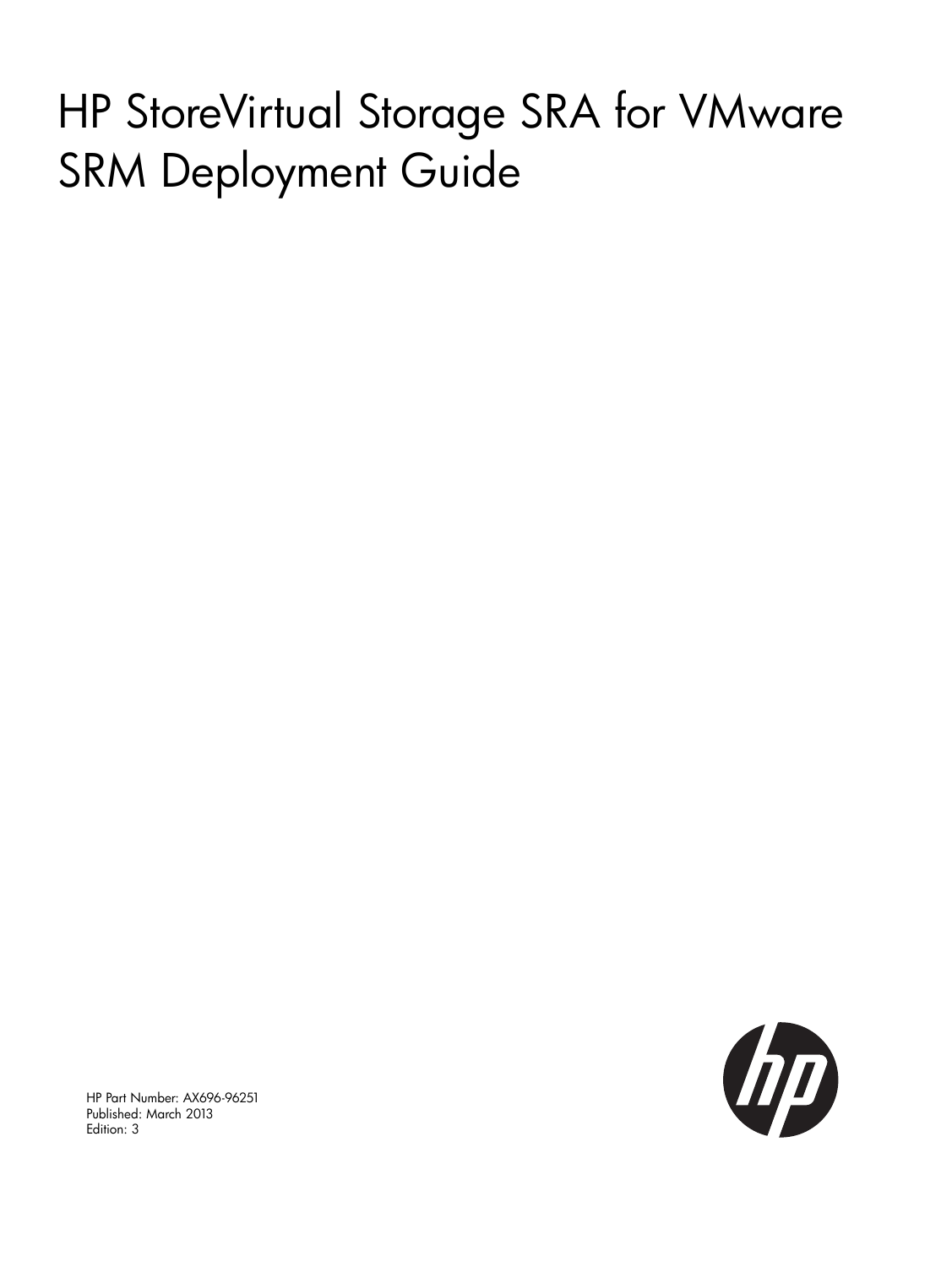© Copyright 2011, 2013 Hewlett-Packard Development Company, L.P.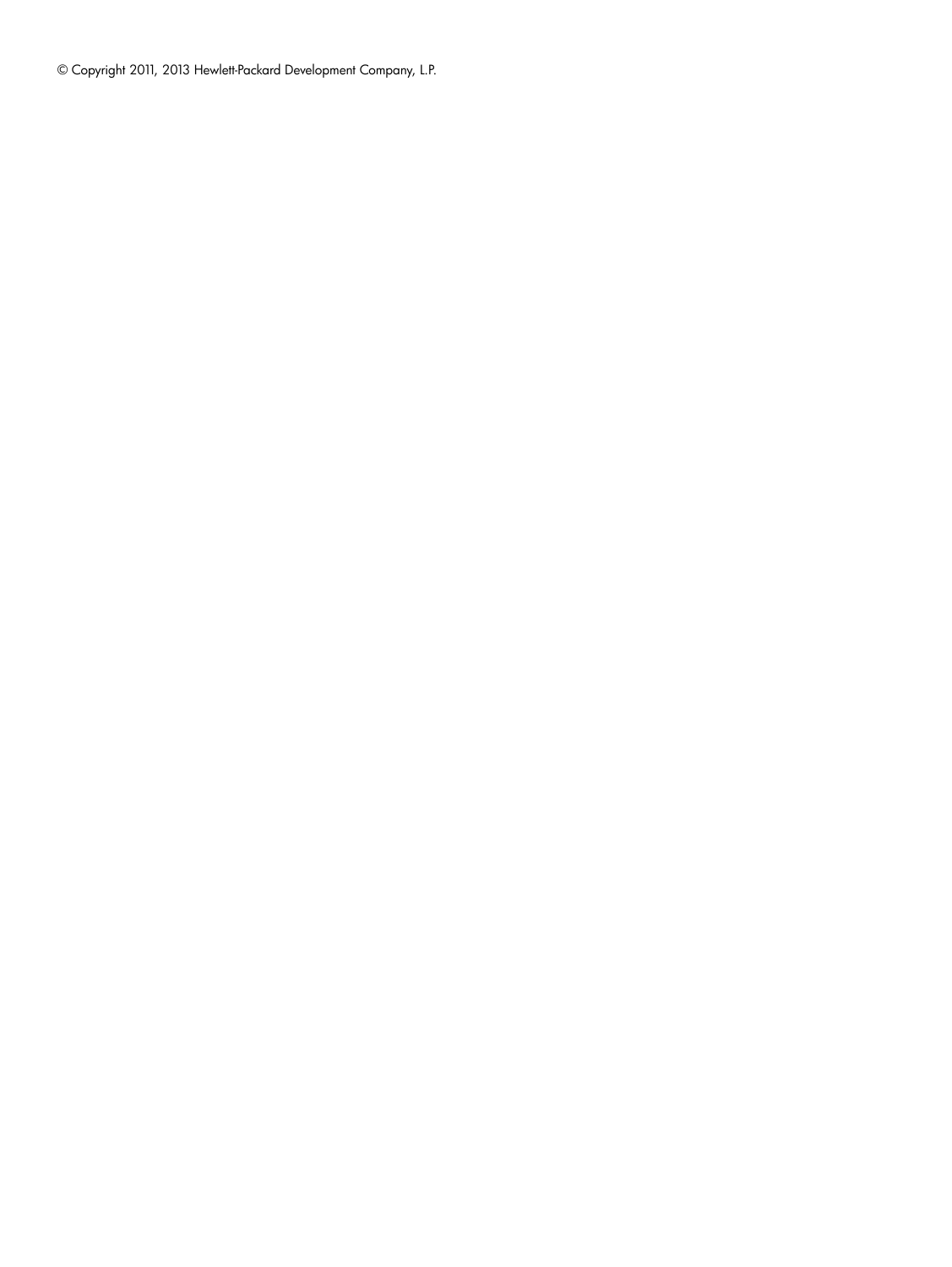## 1 Using the HP StoreVirtual SRA Software for VMware vCenter SRM 5.x

The HP StoreVirtual SRA Software for VMware vCenter SRM enables full featured use of the VMware Site Recovery Manager. Combining Remote Copy replication with VMware SRM provides an automated solution for implementing and testing disaster recovery between geographically separated sites.

## Configuring SRA

A typical SRM configuration involves two geographically separated sites with TCP/IP connectivity, the protection site and the recovery site. The protection site is the site that is being replicated to the recovery site for disaster recovery. Each site contains HP StoreVirtual Storage, ESX servers, a Virtual Center Server, and an SRM server.

#### Figure 1 Typical SRM configuration with two geographically separate sites



## **Requirements**

- LeftHand OS release 9.5 or later
- 64-bit Windows OS
- .NET 3.5 will be installed if not present
- VMware vCenter running on two sites

## Installing SRA

First install the VMware SRM at each site, and then install the SRA on the SRM server at each site. You can obtain the SRA on a DVD, or as an . ISO image downloaded from the website: [http://](http://www.hp.com/go/StoreVirtualDownloads) [www.hp.com/go/StoreVirtualDownloads](http://www.hp.com/go/StoreVirtualDownloads). Once the SRA is installed, the SRM can discover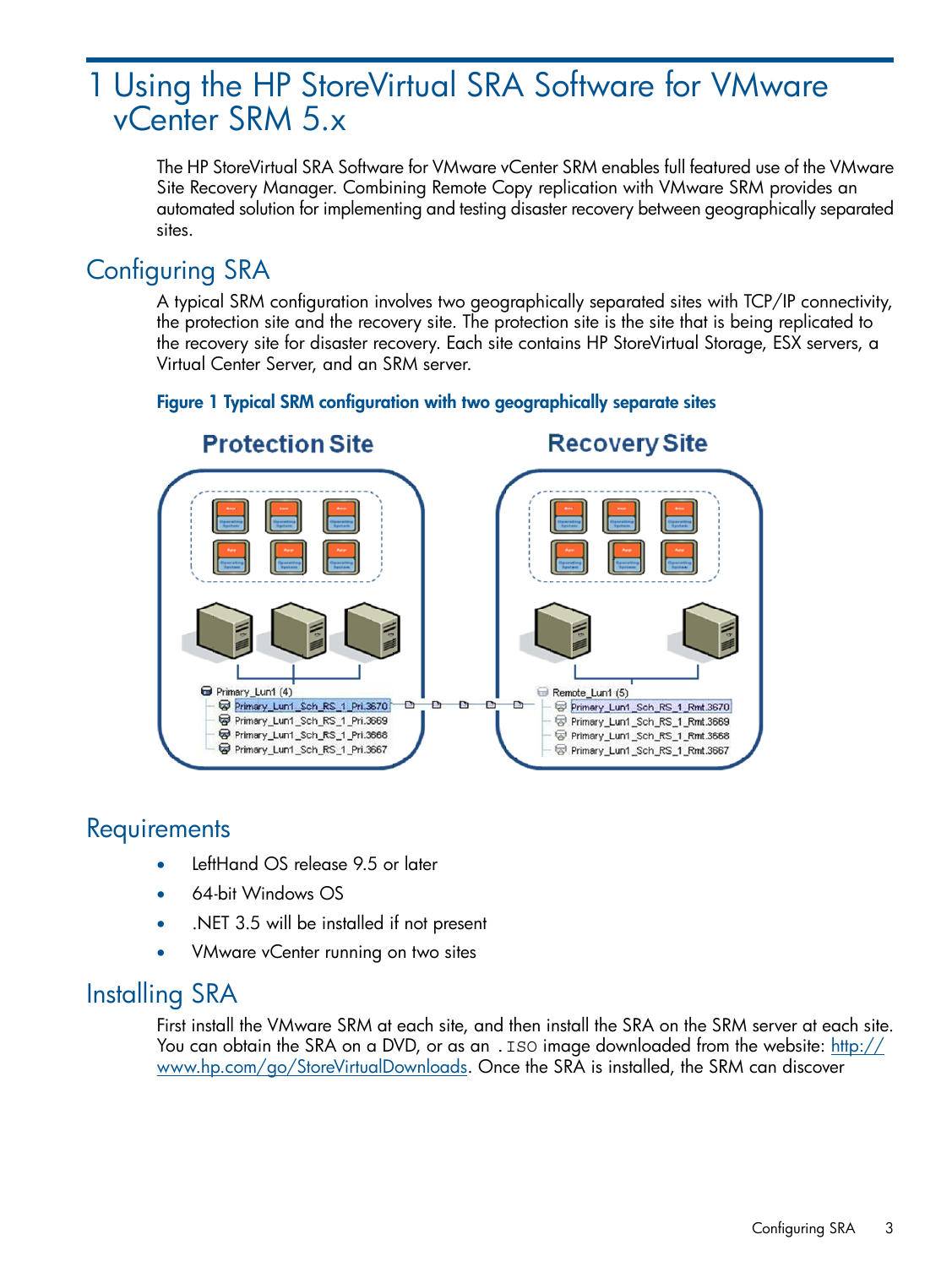replicated volumes between sites by configuring arrays in the SRM. Configuring HP StoreVirtual Storage arrays in the SRM requires the following:

- The IP addresses of the HP StoreVirtual Storage managers. More than two addresses can be input by using a comma or semicolon separator.
- The same user name and password in each site. This is the administrative user name and password configured in the CMC.

The user at the recovery site must have full permissions on the management group but can be limited to read only on all other permissions.

## Installing HP StoreVirtual Application Aware Snapshot Manager (optional)

Install and configure the Application Aware Snapshot Manager on both Primary and Remote site VCenter servers. For installation instructions, see the *HP StoreVirtual Storage Application Aware Snapshot Manager Deployment Guide*

The replication schedule controls the application aware snapshot integration. If the schedule has managed enabled then that enables the application managed snapshot integration, where in SRA takes managed snapshots in syncOnce and reports to the SRM the recovery points with VM snapshots using VmImageConsistencyEnabled flag. If the schedule has managed disabled then that disables the application managed snapshot integration as no managed snapshots are taken. Exceptions: The SRA can handle any changes in configuration, but this is a normal, baseline scenario.

## How the SRA works with VMware SRM 5.x

The SRA has three primary functions for the SRM:

- Test Failover—A Test scenario that checks failover conditions and parameters. This will create temporary writable sources at the Backup Site. In the case of HP StoreVirtual Storage, SmartClone volumes will be created.
- Failover—Transitioning production services from a Primary Site to a Backup Site, with the Primary Site either available or not.
- Reprotect-After a Failover, planned or unplanned, transitioning production services from the Backup Site back to the Primary Site. This entails reversing Replication so Replication goes from Backup to Primary Site, doing a Failover in Reverse, and then reversing Replication again so replication goes from the Primary to Backup Site.

These functions each depend on specific configuration information in a HP StoreVirtual Storage management group.

#### Array and volume discovery

The SRM gets information from the SRA about what volumes are being replicated by the LeftHand OS software. The SRM then compares that list to the volumes it recognizes in a VMware environment.

For normal SRM operation, a replicated volume needs to have a Remote Copy schedule with completed remote copies at a different HP StoreVirtual Storage management group under a remote volume that is not mounted at the remote site. This is a standard HP StoreVirtual Storage Remote Copy configuration.

For instructions on how to configure Remote Copy schedules, see the *HP StoreVirtual Storage Remote Copy User Guide*. The latest version of this document can be found at: [http://www.hp.com/](http://www.hp.com/support/StoreVirtualManuals) [support/StoreVirtualManuals.](http://www.hp.com/support/StoreVirtualManuals) The same information is available from the HP StoreVirtual Storage Online Help in the HP StoreVirtual Centralized Management Console.

#### Volumes recognized by the SRA

Volumes must be configured with scheduled remote snapshots or they will not be considered for the SRM by the SRA. The SRA recognizes the scheduled remote snapshots as replicated LUNs for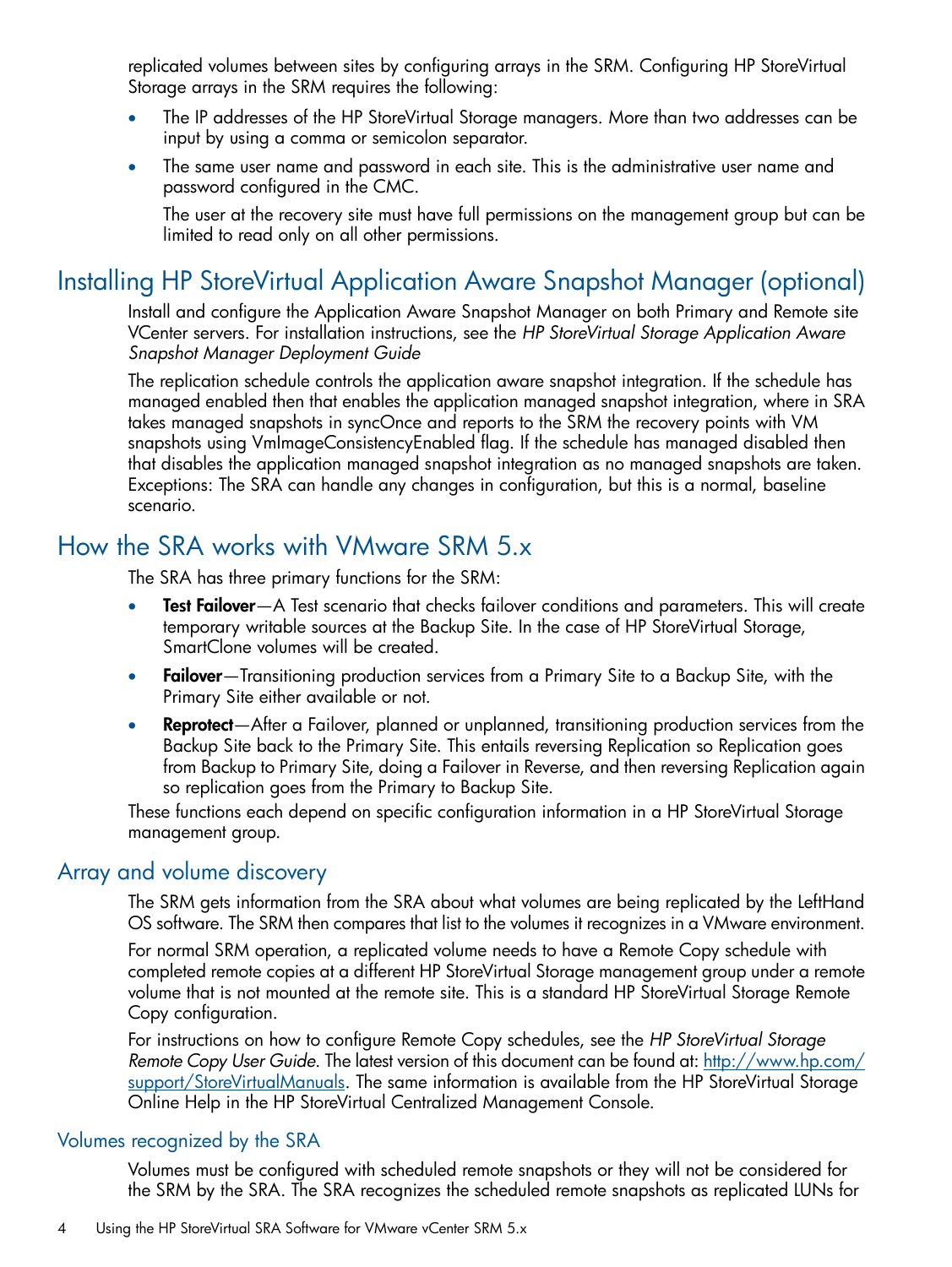the SRM to manage. Volumes that are being remote copied only manually are not updated consistently enough to be useful for disaster recovery and the SRM.

If a volume has scheduled remote snapshots, and you create an ad hoc manual remote snapshot of that volume, then the SRA will recognize the manual remote snapshot along with the scheduled remote snapshots. Such ad hoc remote snapshots may be useful to test failover with a more recent copy than the schedule has, or to push the latest updates to the remote site before a foreseeable disaster occurs.

IMPORTANT: A volume in the protected site should not have two or more schedules going to  $\odot$ multiple volumes on the same remote management group.

#### Volumes ignored by the SRA

Remote snapshots within the same HP StoreVirtual Storage management group are ignored. These snapshots are not considered disaster recovery copies since they are usually created to clone a volume in the HP StoreVirtual Storage, and copies that reside on the same SAN are not useful for disaster recovery.

#### Testing failover at the recovery site

The SRM performs test failovers at the recovery site when requested. When test failovers are requested, the SRA performs the following steps:

- 1. Select the replicated volumes.
- 2. Identify the latest complete Remote Copy snapshot.
- 3. Delete any temporary writable space on that snapshot to ensure an unedited snapshot is presented to ESX servers.

Use this snapshot to create a SmartClone volume.

- 4. Configure authentication for ESX servers to directly mount SmartClone volumes.
- 5. When testing stops, to conserve space on the SAN, delete the temporary writable space that was used during the test.

#### Actual failover at the recovery site

In the event of a disaster, the SRM can perform actual failover when requested to. When actual failover is requested, the SRA performs the following steps:

- 1. Select the replicated volumes.
- 2. Identify and remove any incomplete remote copies that are in progress and present the most recent completed Remote Copy as a primary volume.
- 3. Convert remote volumes into primary volumes and configure authentication for ESX servers to mount them.

If an actual failover does not run completely for any reason, the failover can be called many times to try to complete the run. If, for example, only one volume failed to restore and that was due to a normal snapshot being present, the snapshot could be manually deleted and the failover be requested again.

#### Reprotect at the recovery site

After a failover, the SRM can perform reprotect when requested to. When actual reprotect is requested, the SRA performs the following steps:

- 1. On the original protected site (which will become recovery site after reprotect is executed)
	- a. Pause any schedules going from the primary volume to the remote volume.
	- b. Remove any ESX Server assignments.
	- c. Change the primary volume to the backup volume.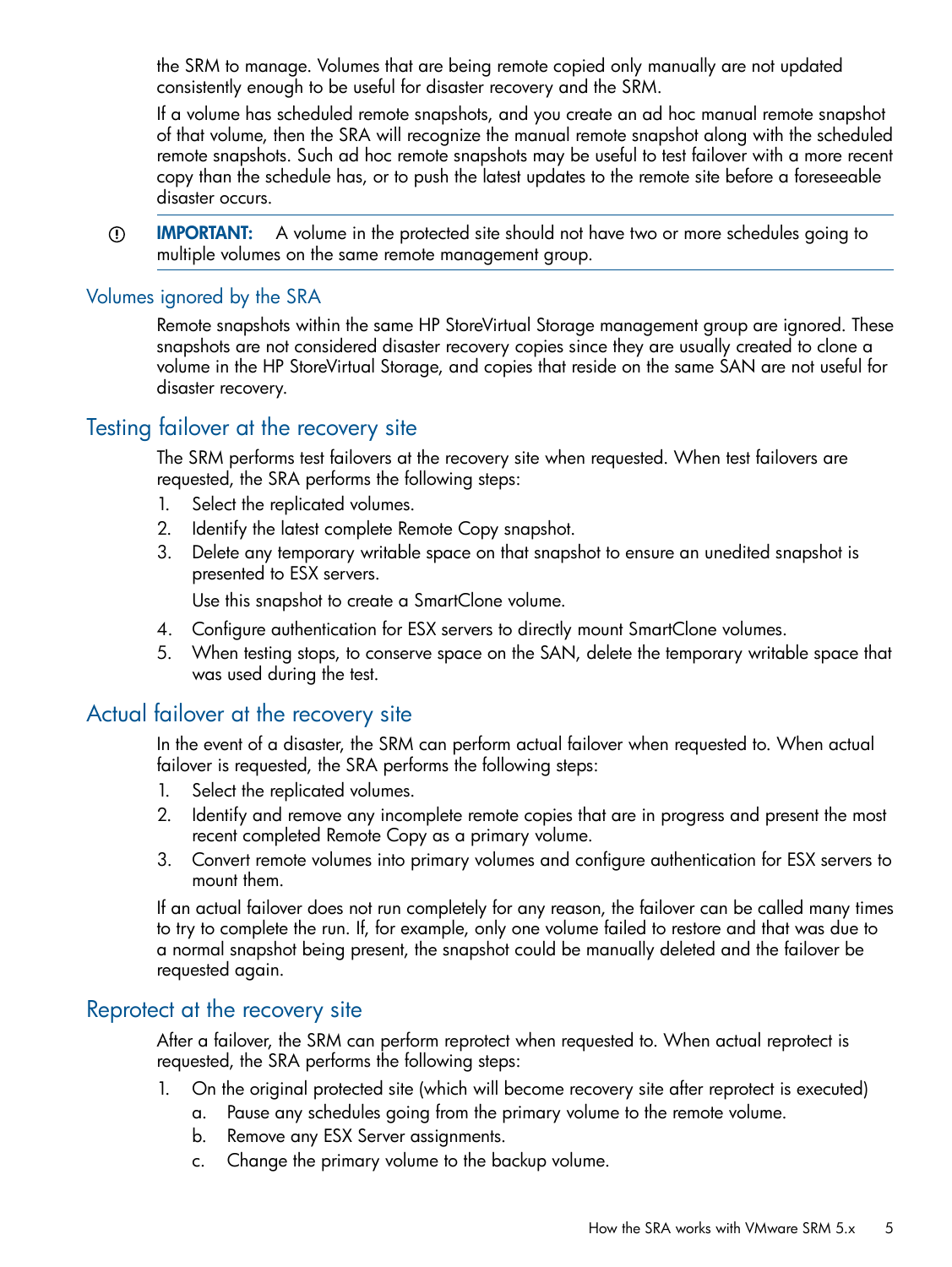- 2. On the original recovery site (which will become protected after reprotect is executed), create a remote schedule with the primary volume as the target, or un-pause remote schedules.
- 3. Delete any SRA-created snapshots and schedules.

## Troubleshooting the SRA

#### Table 1 Troubleshooting the SRA

| Problem                                                                                                       | Cause                                                                                                                                                                                                                       | Solution                                                                                                                                            |
|---------------------------------------------------------------------------------------------------------------|-----------------------------------------------------------------------------------------------------------------------------------------------------------------------------------------------------------------------------|-----------------------------------------------------------------------------------------------------------------------------------------------------|
| The HP StoreVirtual Storage array<br>does not appear in the drop down list<br>of arrays for the SRM.          | The SRA might not be installed or the<br>SRM service has not restarted since<br>the SRA was installed.                                                                                                                      | Install the SRA and restart the VMware<br>SRM Service.                                                                                              |
| The SRM does not see the volumes that<br>are replicated.                                                      | Volumes are only reported as<br>replicated to the SRM if they have a<br>Remote Copy schedule.                                                                                                                               | Create a Remote Copy schedule for all<br>volumes that are to be managed by the<br>SRM.                                                              |
| CHAP-authenticated ESX servers are<br>failing to perform test failovers or<br>actual failover.                | The SRM does not store or pass CHAP<br>passwords to the SRA. For CHAP<br>authentication to work, the<br>authentication group with correct<br>password must be already configured<br>on the LeftHand OS management<br>group. | Create authentication groups for any<br>CHAP authentication required on the<br>recovery site before running test failover<br>or failover.           |
| The SRA fails to connect to the SAN.                                                                          | SRM servers running the SRA must be<br>able to route TCP/IP traffic to the SAN<br>that is to be managed, and must have<br>a valid username and password.                                                                    | Configure a network that can route from<br>the SRM servers to the HP StoreVirtual<br>Storage, and verify the user account<br>configured in the SRM. |
| When the HP StoreVirtual Storage<br>array is discovered, an error message<br>states there are duplicate LUNs. | Both the primary and remote volume<br>might be mounted at the same site.                                                                                                                                                    | Do not mount primary and remote<br>volumes at the same site at the same<br>time.                                                                    |

 $\ddot{Q}$ :

TIP: Read the messages that are displayed in the SRM UI during various functions as they provide useful information.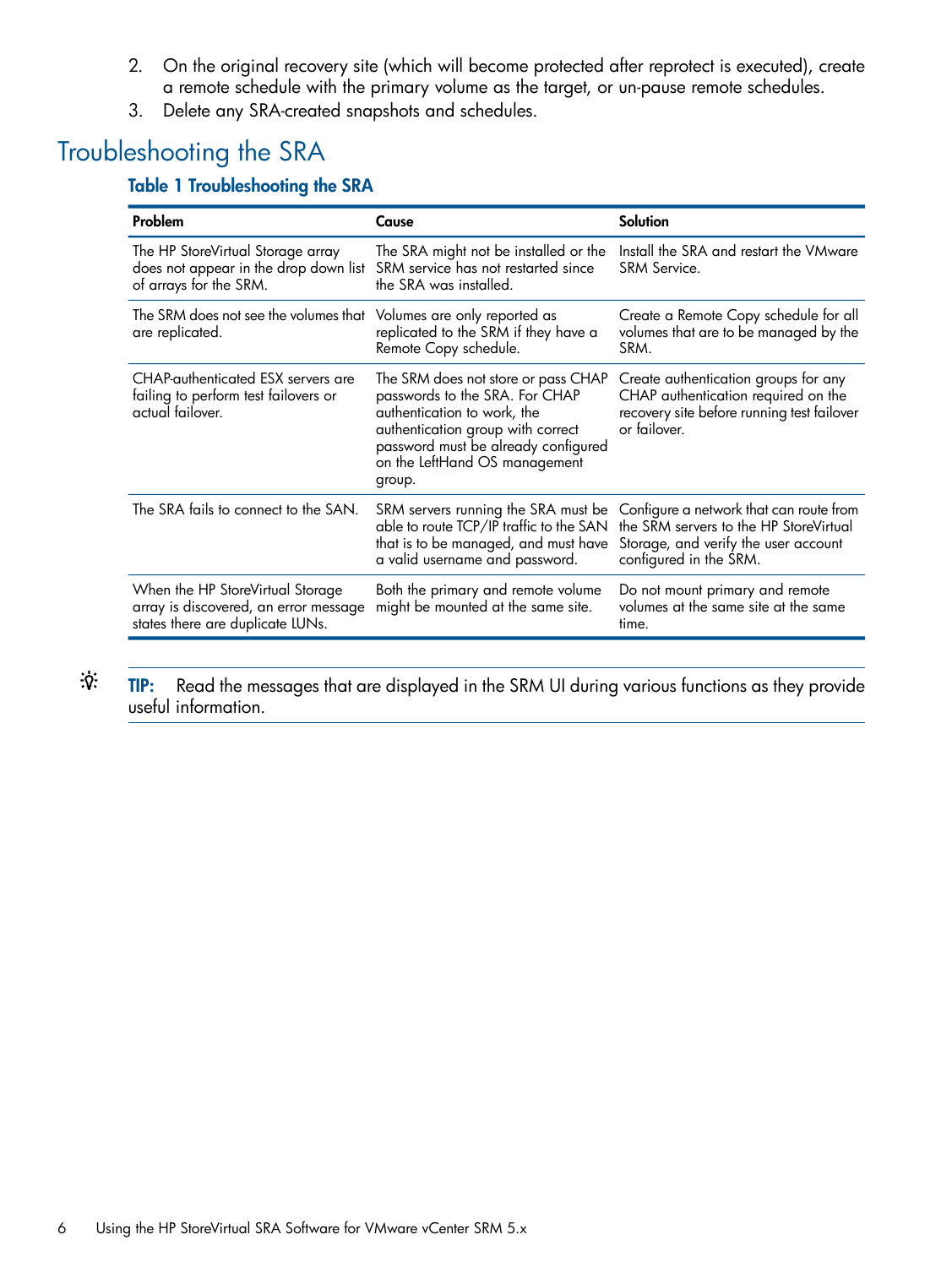## 2 Support and other resources

## Contacting HP

For worldwide technical support information, see the HP support website: <http://www.hp.com/support>

Before contacting HP, collect the following information:

- Product model names and numbers
- Technical support registration number (if applicable)
- Product serial numbers
- Error messages
- Operating system type and revision level
- Detailed questions

#### Subscription service

HP recommends that you register your product at the Subscriber's Choice for Business website: <http://www.hp.com/go/e-updates>

After registering, you will receive e-mail notification of product enhancements, new driver versions, firmware updates, and other product resources.

## Rack stability

Rack stability protects personnel and equipment.

- WARNING! To reduce the risk of personal injury or damage to equipment:  $\Delta$ 
	- Extend leveling jacks to the floor.
	- Ensure that the full weight of the rack rests on the leveling jacks.
	- Install stabilizing feet on the rack.
	- In multiple-rack installations, fasten racks together securely.
	- Extend only one rack component at a time. Racks can become unstable if more than one component is extended.

### Customer self repair

HP customer self repair (CSR) programs allow you to repair your HP product. If a CSR part needs replacing, HP ships the part directly to you so that you can install it at your convenience. Some parts do not qualify for CSR. Your HP-authorized service provider will determine whether a repair can be accomplished by CSR.

For more information about CSR, contact your local service provider, or see the CSR website: <http://www.hp.com/go/selfrepair>

## HP Insight Remote Support Software

HP strongly recommends that you install HP Insight Remote Support software to complete the installation or upgrade of your product and to enable enhanced delivery of your HP Warranty, HP Care Pack Service or HP contractual support agreement. HP Insight Remote Support supplements your monitoring, 24x7 to ensure maximum system availability by providing intelligent event diagnosis, and automatic, secure submission of hardware event notifications to HP, which will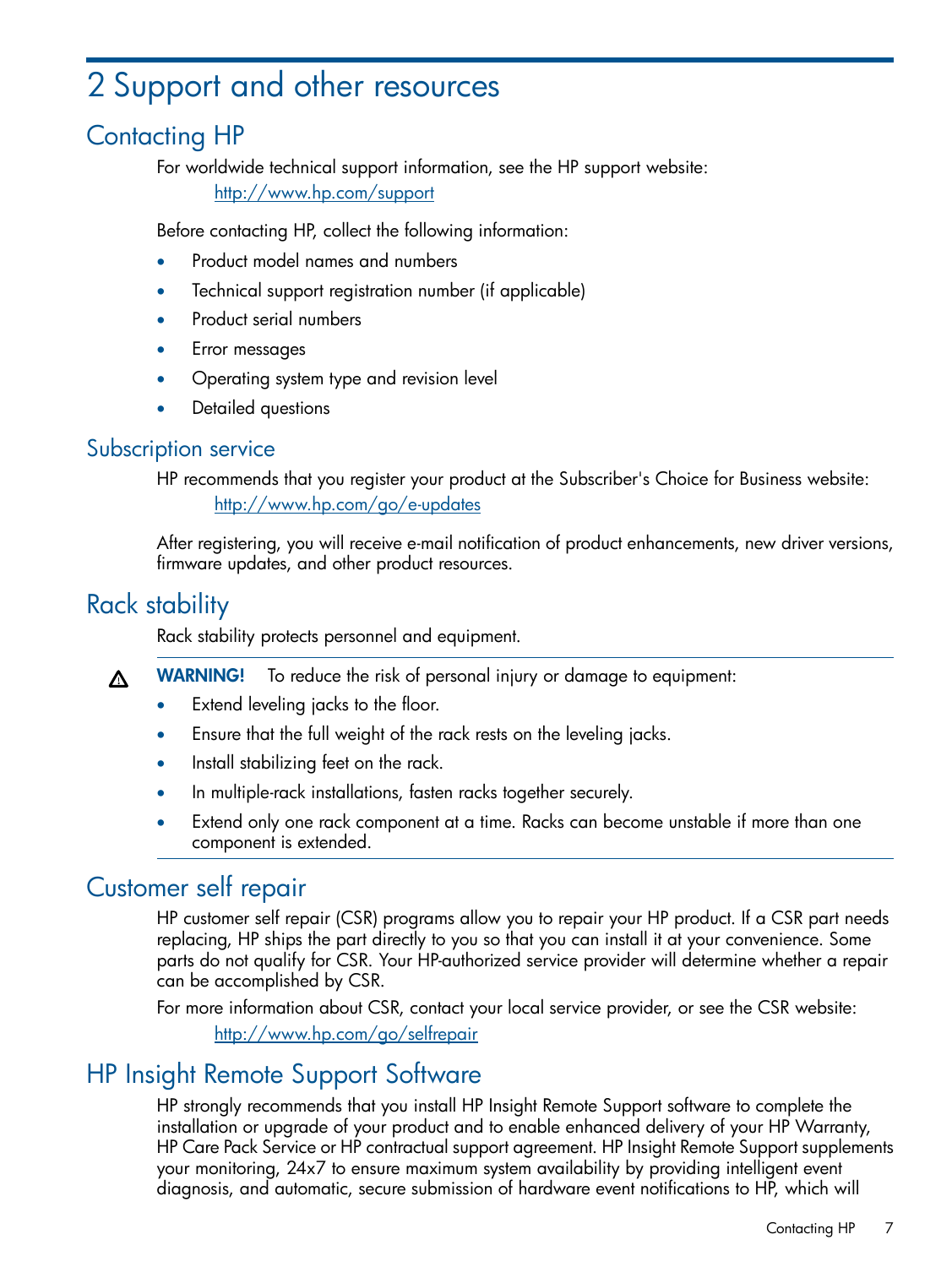initiate a fast and accurate resolution, based on your product's service level. Notifications may be sent to your authorized HP Channel Partner for on-site service, if configured and available in your country. The software is available in two variants:

- HP Insight Remote Support Standard: This software supports server and storage devices and is optimized for environments with 1-50 servers. Ideal for customers who can benefit from proactive notification, but do not need proactive service delivery and integration with a management platform.
- HP Insight Remote Support Advanced: This software provides comprehensive remote monitoring and proactive service support for nearly all HP servers, storage, network, and SAN environments, plus selected non-HP servers that have a support obligation with HP. It is integrated with HP Systems Insight Manager. A dedicated server is recommended to host both HP Systems Insight Manager and HP Insight Remote Support Advanced.

Details for both versions are available at: <http://www.hp.com/go/insightremotesupport>

To download the software, go to Software Depot:

[http://www.software.hp.com.](http://www.software.hp.com)

Select Insight Remote Support from the menu on the right.

## Related information

You can find the documents referenced in this guide from the Manuals page: <http://www.hp.com/support/StoreVirtualManuals>

#### HP websites

For additional information, see the following HP websites:

- <http://www.hp.com>
- <http://www.hp.com/go/storage>
- [http://www.hp.com/service\\_locator](http://www.hp.com/service_locator)
- <http://www.hp.com/support/manuals>
- <http://www.hp.com/support/downloads>
- <http://www.hp.com/storage/whitepapers>